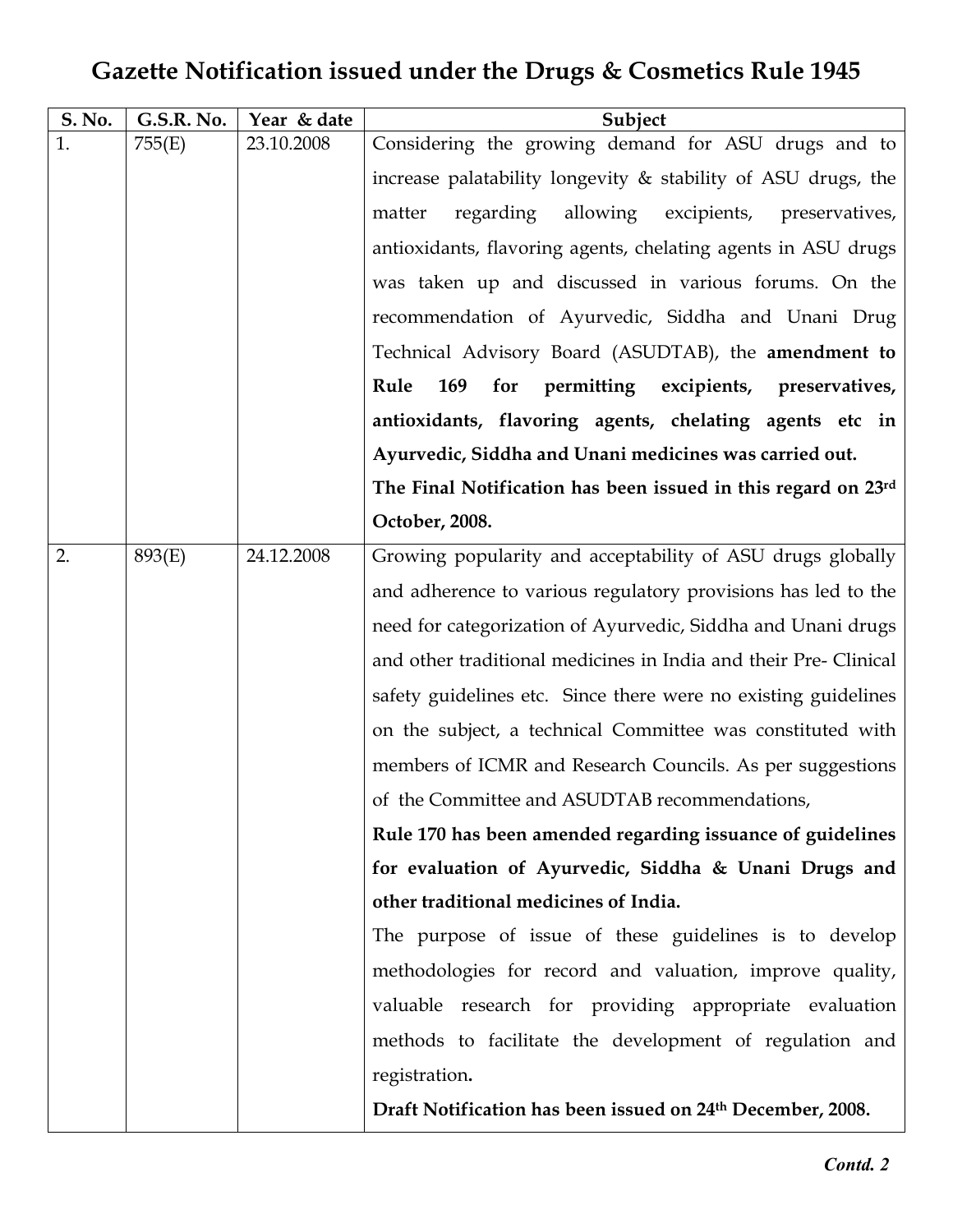| 3. | 157(E) | 04.03.2009 | To establish the authenticity of raw drugs, minerals and metals   |
|----|--------|------------|-------------------------------------------------------------------|
|    |        |            | in processing of validation and quality control parameters, it is |
|    |        |            | ensured that these formulations are processed and prepared in     |
|    |        |            | accordance with clinical tests and for which safety measures      |
|    |        |            | are complied with in accordance with GMP guidelines for           |
|    |        |            | manufacturing of "Rasaushadhies or Rasamarunthukal and            |
|    |        |            | Kushtajat (Herbo - mineral - metallic compounds)" used in         |
|    |        |            | Ayurveda, Siddha and Unani medicines.                             |
|    |        |            | The Final Notification has been issued on 4th March, 2009.        |
| 4. | 764(E) | 15.10.2009 | The potency of ASU preparations is lost/reduced after a           |
|    |        |            | certain period of time. Hence to make full use of these           |
|    |        |            | preparations and as per textual reference, ASUDTAB has            |
|    |        |            | recommended Shelf life / Expiry date for ASU drugs.               |
|    |        |            | Shelf life / Expiry date under rule 161(B) has been amended       |
|    |        |            | in respect of Ayurveda, Siddha & Unani medicines.                 |
|    |        |            | The Final Notification has been issued on 15th October, 2009.     |
| 5. | 765(E) | 16/10/2009 | As per advice of the Subordinate legislation of Parliament,       |
|    |        |            | Corrigendum of notification GSR No. 512(E) dated 9th July,        |
|    |        |            | 2008 have been published on manufacturing records of raw          |
|    |        |            | materials used by licensed manufacturing units of ASU             |
|    |        |            | drugs.                                                            |
| 6. | 16(E)  | 07.01.2010 | The books entitled "Rastantra Sar Va Siddha Prayog                |
|    |        |            | Samgraha Part II (Edition 2006), Ayurvedic Pharmacopoeia of       |
|    |        |            | India and its part, Siddha Pharmacopoeia of India and its         |
|    |        |            | part" have been amended in Schedule I of the Drugs and            |
|    |        |            | Cosmetics Act, 1940.                                              |
|    |        |            | The Final Notification has been issued on 7th January, 2010.      |
| 7. | 17(E)  | 07.01.2010 | In response to demand of ASU drugs manufacturers for              |
|    |        |            | increasing validity period of GMP license and harmonization       |
|    |        |            | in date of issuance of GMP and Schedule 'T' license, and in       |
|    |        |            | accordance with ASUDTAB recommendations, Amendment in             |
|    |        |            | Rule 155(B), 156,156(A), 157 & Form 13A and Form 26E-I have       |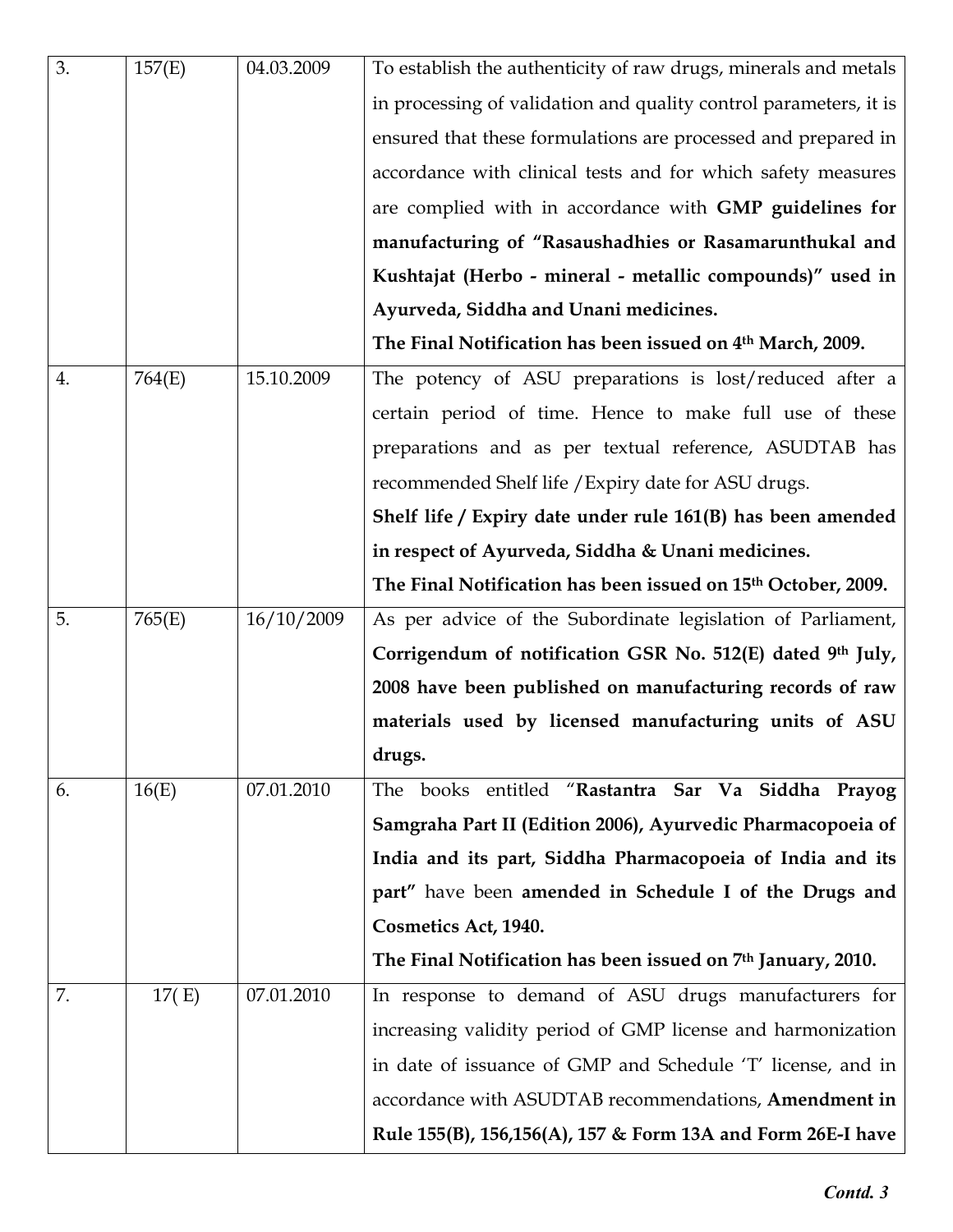|     |         |            | been carried out.                                               |
|-----|---------|------------|-----------------------------------------------------------------|
|     |         |            | The validity of GMP Certificate has been extended to five years |
|     |         |            | from 3 years. GMP certificate in Form 26E-(I) and grant or      |
|     |         |            | renewal of license in Form 25-D are proposed for simultaneous   |
|     |         |            | issuance.                                                       |
|     |         |            | Draft Notification has been issued on 7th January, 2010         |
| 8.  | 322(E)  | 13.04.2010 | Schedule E of Drugs & Cosmetics Rule 1945 contains list of      |
|     |         |            | poisonous substances under the Ayurvedic (including Siddha)     |
|     |         |            | and Unani Systems of medicine. In the list, only some parts of  |
|     |         |            | the plants are found poisonous whereas rest of the plant is not |
|     |         |            | poisonous and some of the names were found incorrect. The       |
|     |         |            | was examined in detail and finally as<br>matter<br>per          |
|     |         |            | recommendations of ASUDTAB, Schedule E (I) has been             |
|     |         |            | revised and necessary amendments in the list of plants and      |
|     |         |            | names etc for Ayurveda, Unani & Siddha poisonous drugs          |
|     |         |            | have been carried out.                                          |
|     |         |            | Draft Notification has been issued on 13th April, 2010.         |
| 9.  | 337 (E) | 15.04.2010 | The books entitled "Rastantra Sar Va Siddha Prayog              |
|     |         |            | Samgraha Part II (Edition 2006), Ayurvedic Pharmacopoeia of     |
|     |         |            | India and its part, Siddha Pharmacopoeia of India and its       |
|     |         |            | part" have been amended in Schedule I of the Drugs and          |
|     |         |            | Cosmetics Act, 1940.                                            |
|     |         |            | The Final Notification issued on 15th April, 2010.              |
| 10. | 338(E)  | 15.04.2010 | As per advice of the Subordinate legislation of Parliament,     |
|     |         |            | Corrigendum under Rule 157 (E) dated 9th March, 2009 have       |
|     |         |            | <b>been issued on</b> GMP guidelines for manufacturing of       |
|     |         |            | "Rasaushadhies or Rasamarunthukal and Kushtajat (Herbo -        |
|     |         |            | mineral - metallic compounds)" used in Ayurveda, Siddha and     |
|     |         |            | Unani medicines.                                                |
| 11. | 376(E)  | 03.05.2010 | Rules 155(B), 156, 156(A), 157, Form 13 A and Form 26E-I        |
|     |         |            | regarding validity of GMP Certificate for five years and        |
|     |         |            | simultaneous issuance of Form 25-D and Form 26E-I have          |